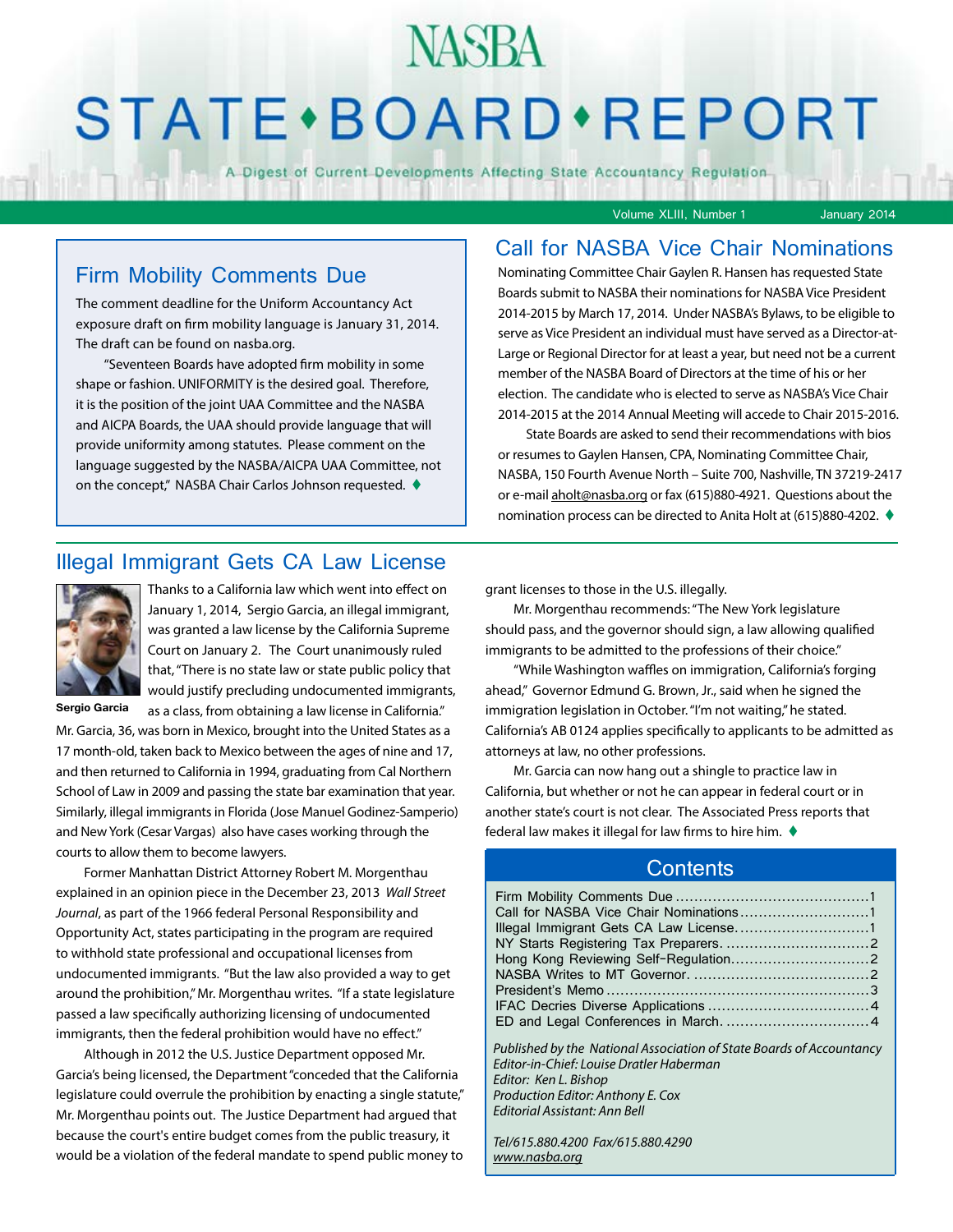#### <span id="page-1-0"></span>NY Starts Registering Tax Preparers

Unlicensed paid tax return preparers in New York State now need to be registered prior to filing any tax returns in calendar year 2014 to avoid penalties. This does not include CPAs, enrolled agents, attorneys, employees of CPA or law firms who prepare tax returns under the direct supervision of a CPA or lawyer of that firm, employees of a business who prepare that business's return, clerical employees or volunteer tax preparers. Anyone else who was paid to prepare 10 or more New York State tax returns or reports in the last calendar year and who will be paid to prepare at least one NYS return in 2014, or who prepared fewer than 10 last year but expect to prepare 10 or more this year needs to register. California, Oregon and Maryland also register preparers.

New York State's rules for tax preparers became effective December 11, 2013. The program falls within the New York Department of Taxation and Finance. It calls for annual registration of \$100. ( For details see "20 NYCRR Part 2600 Tax Return Preparer Requirements" at [http://www.tax.ny.gov/tp/reg/regulations.htm.](http://www.tax.ny.gov/tp/reg/regulations.htm)) Once someone registers they can print out a certificate and must provide their NYTPRIN and signature as requested on tax returns and reports. The department is going to identify accredited CPE courses,

providers and/or software or other media acceptable for satisfying the four hours of CPE coursework to be completed each year by tax preparers with three or more years' experience and for the 16 hours required for those with less experience. Looking ahead, the regulations state that to register with New York State a commercial tax return preparer will also need to pass the IRS tax return preparer's competency examination should one be required for federal tax purposes and a New York State competency examination "the third calendar year following the date on which an exam has been made available by the department."

Immediately after his swearing in as Internal Revenue Service Commissioner on January 6, 2014, John Koskinen was asked by reporters about the IRS's attempt to require testing and continuing professional education for unlicensed tax preparers (see *sbr* 6/13). He suggested that if an educational training program could not be required, then perhaps the IRS could offer a certificate that would tell the public the individual has completed the IRS preparer course. He thought this voluntary approach could provide taxpayers with the knowledge that they are dealing with someone who has met minimum standards.  $\blacklozenge$ 

#### Hong Kong Reviewing Self-Regulation

Hong Kong's Financial Reporting Commission (FRC) is set to begin market consultation to reform the city's system of audit oversight. The effort stems back to a decision of the International Forum of Independent Audit Regulators (IFIAR) not to accept Hong Kong as a member and the findings of a Deloitte study released in October that identified areas where Hong Kong's self-regulating system of oversight needed to be brought into compliance with IFIAR standards. Presently the Hong Kong Institute of Certified Public Accountants (HKICPA) is authorized under the Professional Accountants Ordinance as the regulatory body over the accounting profession. That gives the HKICPA the powers of registration, inspection, enforcement, standard setting and conducting continuing professional education. Deloitte's report found this level of self-regulation a major reason for its rejection by IFIAR. FRC Chairman John Poon said when the report was released in October: "The proposed reform is not to snatch the regulatory power from the hands of the HKICPA. It is to fine-tune our regulatory

approach to fulfill the international requirements."

When interviewed by the *South China Morning Post* in late December, HKICPA President Clement Chan Kam-Wing said: "We agree to reform our audit regulatory regime in a bid to match international practice. But we will not agree to extreme reforms that go as far as those in the United States where the accountancy body abandoned all its regulatory functions." He stated: "We think the British or German model would be more ideal….The key is to allow independent oversight on how the HKICPA carries out these regulatory functions."

The FRC was established in December 2006, under the Financial Reporting Council Ordinance, to investigate audit failures of listed companies. IFIAR standards call for an independent regulator that is self-funded. The HKICPA's funding comes mainly from its members and accounting students. According to the Deloitte report there were about 60 firms in Hong Kong that were auditing listed companies and 4,200 practicing certificate holders.  $\blacklozenge$ 

#### NASBA Writes to MT Governor

Why should NASBA hold an Annual Meeting in an attractive location? The Montana Board was criticized in the press for attending the 2013 Annual Meeting in Hawaii. In response, NASBA President Ken L. Bishop and Vice President – State Board Relations Daniel J. Dustin wrote to Montana Governor Steve Bullock and Department of Labor and Industry Commissioner Pam Bucy. The entire letter can be viewed on [www.nasba.org](http://www.nasba.org). It stated in part:

"These discussions provided meeting attendees with updates on current activities from federal accounting regulators, professional accounting standard setting bodies and the national membership association. Boards of Accountancy are responsible for protecting

the public and enhancing the integrity of the profession. Interactions with federal and state regulatory bodies in a forum designed to learn about contemporary regulatory issues and share common experiences related to the regulation of the accounting profession are not only critical to Boards achieving their public protection mandate, but to also build strong relationships with others throughout the country to collaborate in order to achieve that goal. "

The letter was sent at the request of Mountain Regional Director Richard N. Reisig, who is a member of the Montana Board. Vice President Dustin encourages all Boards to contact him (ddustin@ nasba.org) for support in working with their public.  $\triangleleft$ 

ual bitatautan bitatat na loitatautan bitatatual bitatautan bitatautan bitatauta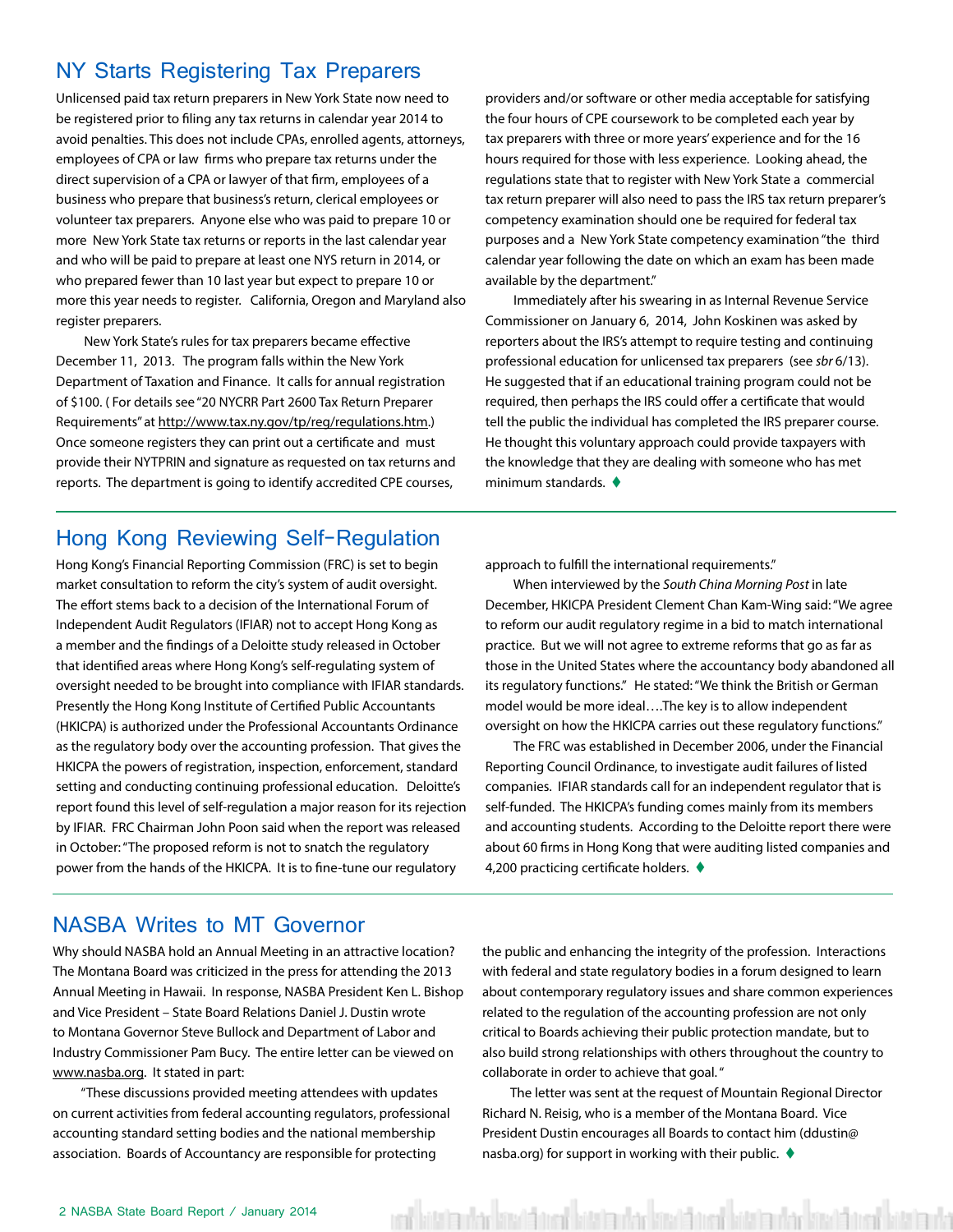# PRESIDENT'S MEMO

## **What Have You Done For Me Lately?**

On January 3 *The Tennessean's* headline read: "Munchak Set to Return." For those who are unfamiliar with Nashville's professional football team, the Tennessee Titans, "Munchak" is Mike Munchak, the Titan's head coach. For the last five years (three of which Munchak coached), the Titans' winning record was somewhat dismal, certainly not the worst in the league, but mediocre at best. The ironic part of this story is that other NFL coaches with superior winning records have been fired while Munchak has been kept on. A closer look at some of those changes reveals that the fired coaches had experienced a couple of bad years -- right after some great years. Those teams and their fans had an expectation of success, while others may have grown accustomed to poorer results. \*

Now what does this have to do with NASBA? At our Annual Meeting and in recent articles, NASBA has been doing a bit of chest thumping about the tremendous year we had in 2013. We reveled in the fact that it was our best financial year on record, that we provided the most direct support to Boards of Accountancy in our history, and that we topped it

**Ken L. Bishop President & CEO**

all off with tremendous business success and great evaluations of our 2013 conferences and meetings. Problem is: That was last year and we are now in 2014 (both calendar and fiscal years), and what are we going to do this year?

I can tell you unequivocally that NASBA's leadership and staff will never be satisfied with mediocrity. We are constantly evaluating and measuring performance, working to improve our quality, service and value to Boards of Accountancy and, most importantly, continuing to ramp up our efforts and resources to fulfill our mission of enhancing the effectiveness and advancing the common interests of the Boards of Accountancy. NASBA Chair Carlos Johnson's stated goal of enhancing NASBA's brand and name recognition by national and international bodies and organizations is a key focus for the year, as is his mandate to insure that Boards of Accountancy have a better understanding and increased participation and influence in the area of accounting education. Those policy efforts are already well underway.

As Dr. Johnson stressed in his inaugural address, the importance of NASBA and Boards of Accountancy branding and name recognition is paramount to the continued growth of relevance of the State Boards. Every State Board and State Board member can play a role in that effort. Do your state legislators know what the Board of Accountancy does? Do they know what NASBA does? NASBA has invested significant time and resources to educate relevant stakeholders about the importance of the role of State Boards, but a grassroots effort by our member Boards can only amplify that effort. In 2014 we would like to see a dedicated commitment to improve our "branding." NASBA can and will provide State Boards with resources to enhance that effort. Newsletters, annual reports to legislators and governors and public educational videos can be extremely successful in promoting the recognition and importance of Boards of Accountancy.

Neither State Boards nor NASBA have traditionally had a major role in the creation of guidelines for accounting education. As a key component of the prerequisites of licensure as a certified public accountant, we believe that there is a strong argument that Boards of Accountancy should have an impact on this area. NASBA, through its CPA Examination Services (CPAES) and NASBA International Evaluation Services (NIES), is responsible for the evaluation of education for determination of examination eligibility (and ultimately licensure) of thousands of candidates. In that role, and as the central repository for many related records, NASBA is in a good place to monitor changes in education methodologies and acceptable courses and degrees, including some alternative pathways that may be of concern to State Boards. Dr. Johnson's assertion that NASBA and Boards of Accountancy should be at the table when there are discussions about education is well founded as has been our expectation of strong participation in the development, delivery and determination of pass rates for the Uniform CPA Examination.

2104 is going to be an important and busy year for NASBA. In addition to the above mentioned issues and opportunities, we are expecting legislative challenges and successes in several of our states and territories this year. Through our Legislative Support office, we are already deeply involved in helping to draft, communicate and pass legislation around the country. We continue to monitor any and all legislation countrywide that might impact Boards of Accountancy. We will contact any State Board that is impacted to make sure you are aware of the legislative activity, but most importantly to offer our support and resources -- if needed.

So, when considering, "What have you (NASBA) done for me (Boards of Accountancy) lately?" I am pleased to respond: "A lot -- and we intend to do more." We want 2014 to be another winning season. It is my wish that each and every NASBA member board has a happy, prosperous and safe new year. NASBA will never accept mediocrity and we are here for you!

*Semper ad meliora (Always toward better things).*

In L. Bohop

 *- Ken L. Bishop President and CEO*

\* POSTSCRIPT: On January 5, after this Memo was written, the Titans reversed their decision and fired Coach Munchak. Maybe they too elected not to accept mediocrity.

ste <mark>ten bleve</mark> och elste ten blev och elste ten blev och elste <mark>t</mark>e